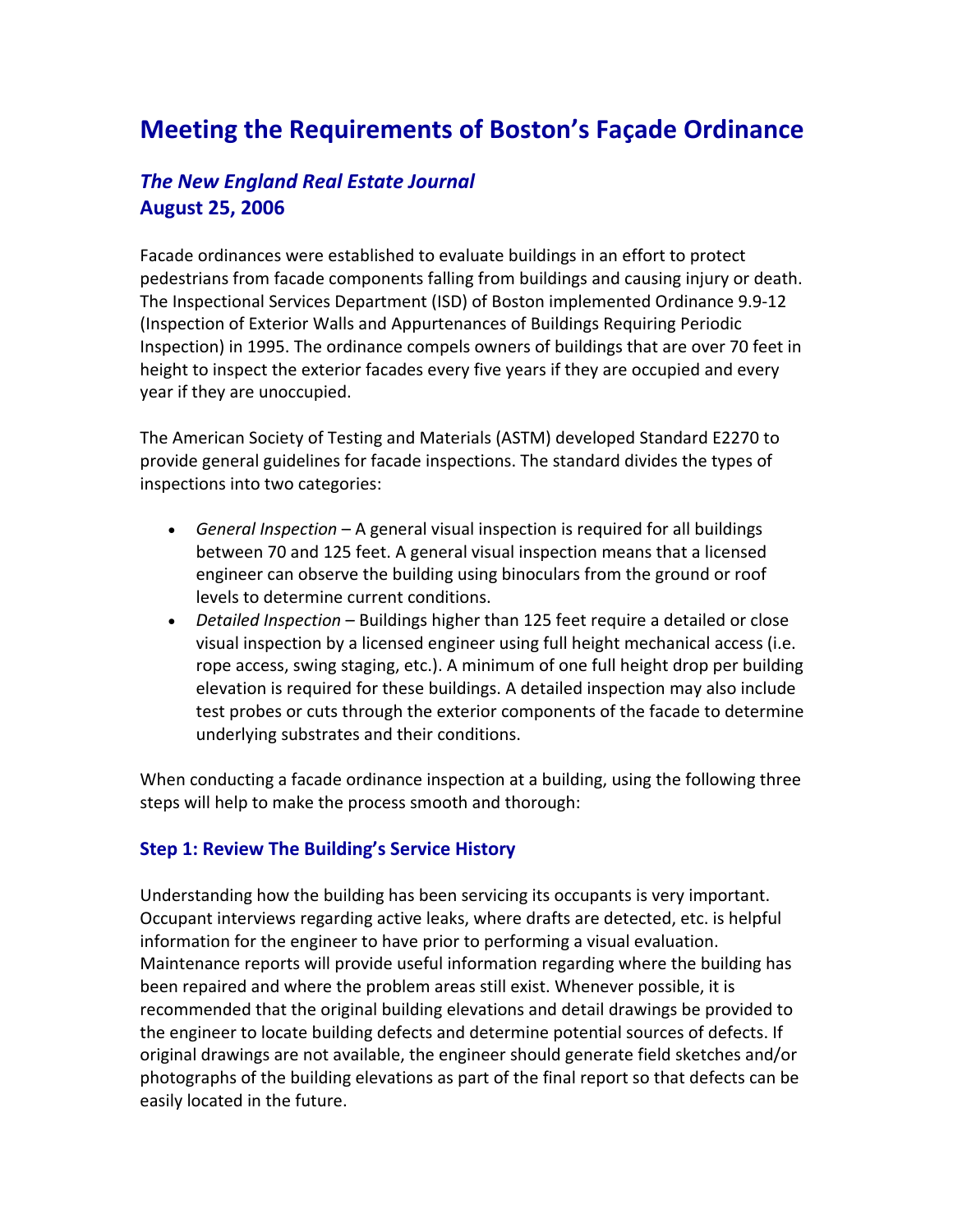### **Step 2: Perform Visual Inspection**

The four methods of inspection include:

- Visual inspection (general) from the ground or adjacent roofs (always use binoculars)
- Aerial lift (detailed)

 $\bullet$ 

- Swing staging (detailed)
- Rope access (detailed)
- During a hands‐on (detailed) inspection, the licensed engineer will go up in any of the previously‐listed lifts to physically touch the building components to check the condition/stability of the wall component. Using a hammer to lightly sound the stone is helpful to see if it is a potential fall hazard. A hollow sound indicates that the masonry or stone could delaminate, while a resonant sound indicates that it is well‐secured. If a visual or detailed inspection is inconclusive or one wishes to examine/determine the interior components of the wall system, test probes may be necessary. It is recommended that the owner allow the licensed engineer to team up with a quality contractor when performing the evaluation to pre‐determine potential repair costs so that temporary stabilization of life‐threatening defects can be performed at the same time.

# **Step 3: Analyze Findings and Prepare Report**

After Step 1 and 2 are complete, the engineer will gather and analyze all the findings to prepare the report. The building owner will receive the report before it is submitted to the ISD. If the building receives a positive evaluation, the owner will receive a certificate that renews the building for five years. If temporary repairs are performed in conjunction with the evaluation, the final report issued to the ISD will include statements that defect repairs have been performed, as well as recommendations for more permanent repairs.

# **Addressing the Problems**

If deterioration conditions are encountered, temporary or permanent repairs will be required. Temporary stabilization methods are basically "band aids." They will reduce the rate of further damage and attempt to provide time for the owner to determine the extent of repairs to be performed. Temporary stabilization methods can involve installing protective staging or netting. If, for example, bricks or stone are spalling from the building, placing netting around the building will reduce the potential of components falling and harming a pedestrian. Removing deteriorated building components, such as ornamental stone work that is not structurally integral to the building, may also be an option. Applying sealant is another means of keeping loose